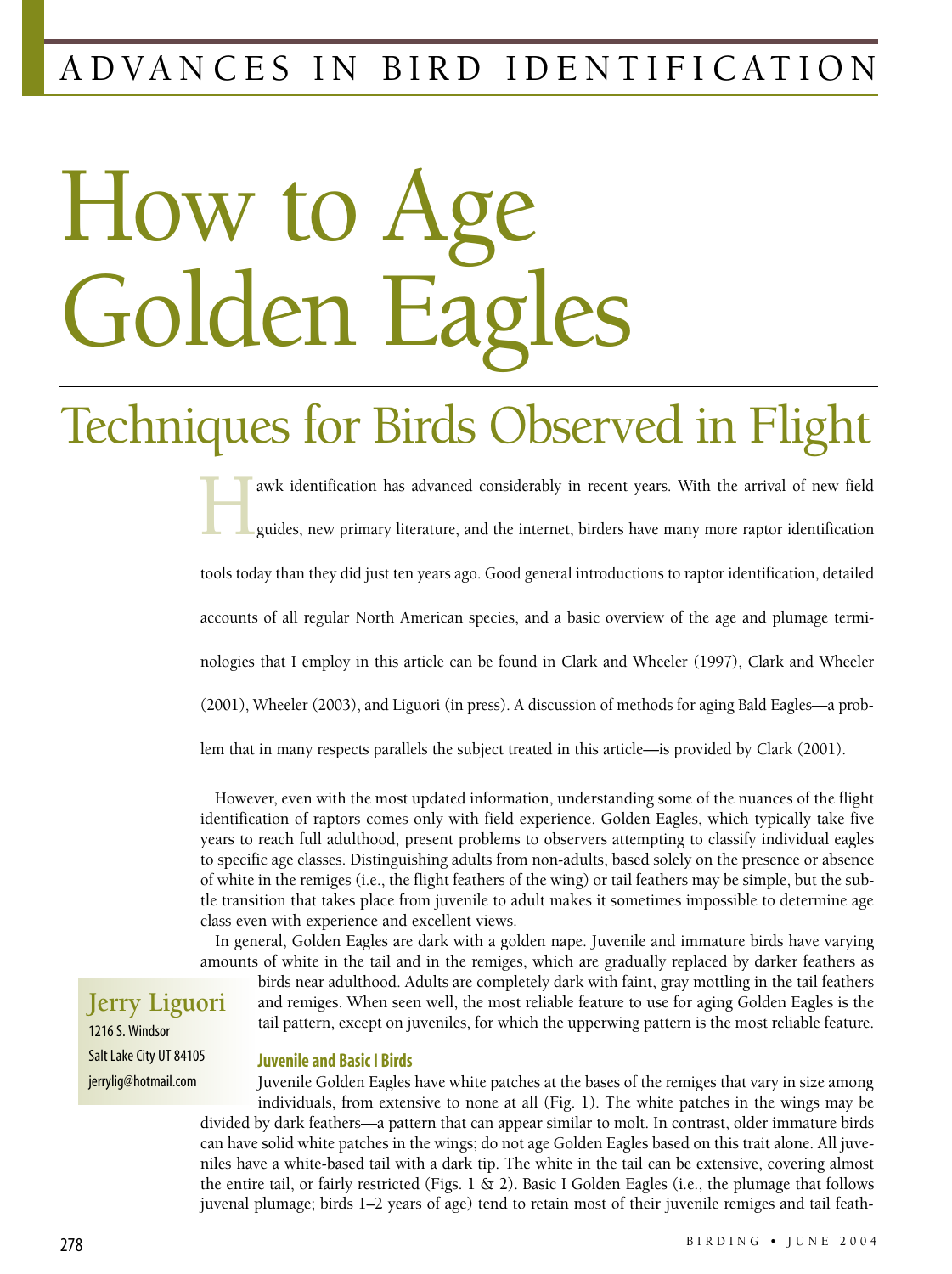

**Fig. 1**. Note the differences in size of the white areas in the wings and tail among **juvenile** Golden Eagles such as these. Grayish banding on the inner primaries (like that of adults) is evident on most juveniles. The white is extensive on the bird on the left and obvious at a distance. The bird on the right is in the first stages of molt. *Composite photograph. Left and center birds: Goshute Mountains, Nevada; September 1999. Right bird: Wasatch Mountains, Utah; October 2002. © Jerry Liguori.*

ers after their first molt—which takes place mostly from May to August—making them look extremely similar to juveniles (Fig. 3). The central ("deck") tail feathers are sometimes the only tail feathers to be replaced by sub-adult feathers, which have a faint, gray band on the dark tip but which retain a broad, white base. Varying amounts of the upperwing coverts on Basic I Golden Eagles are replaced, forming a pale, mottled "bar" along the center of the upperwing (Fig. 4). Juveniles are the only birds to lack this trait, but fading on their upperwing coverts (usually by spring) can appear similar to the mottling on older birds. The faded upperwing of juveniles is broader than the upperwing "bar" of non-juveniles, and it lacks mottling.

On Basic I birds, Primary 1 (the innermost primary) and Secondary 1 (the outermost secondary) are typically the only remiges replaced by sub-adult feathers, of which the secondaries are slightly shorter and rounded at the tips (Basic I birds may have sub-adult Primaries 1–4). However, Secondary 1 does not appear shorter next to Primary 1, where the trailing edge of the wing tapers naturally. All subadult remiges show faint, gray banding identical to that of adult feathers, but some may have a white base. Most juvenile remiges lack the gray banding of older birds; however, the inner primaries of juveniles can have gray banding (Fig. 1). Therefore, assessing the presence of a sub-adult primary on Basic I birds based on feather pattern is not possible. The only way to discern juveniles from Basic I birds in flight is to note the presence or lack of mottling on the upperwing coverts, or the presence of molt (Figs. 3–5). A "gap" in the wing, due to shorter flight feathers still in the growth

process, denotes molt (Fig. 3). *Note: Any eagle that is actively molting, or that shows signs of previous molt during fall and winter, is not a juvenile. Watching birds in flight is very different from looking at photographs. Molt is often obvious in photographs, but it may be difficult to observe on birds in flight.*

#### **Basic II and III**

The tails of Basic II (2–3 years old) Golden Eagles are composed of sub-adult feathers, with some retained juvenal feathers, making the tails look juvenile-like in the field (Figs. 6 & 7). One or both deck feathers may be replaced with adult feathers (which are dark overall), causing the tail to look dark-centered. Basic II birds typically retain juvenile Secondaries 3, 4, 8, and 9, which project slightly beyond the trailing edge of the wing (Figs.  $6 \& 7$ ). When extremely worn, these retained juvenile feathers may fall evenly with the remainder of the trailing edge of the wing, but this is a rare occurrence.

Basic III (3–4 years old) Golden Eagles typically show an equal mix of dark (adult feathers) and white (sub-adult feathers) patches in the tail, with the dark occurring in the center and at each end of the tail. This "split-tailed" appearance is difficult to observe from below. Observing the top of the tail is often necessary to age Basic III Golden Eagles (Fig. 8). However, when their tails are folded, Basic III birds may appear much like sub-adult birds. Basic III birds have a complete set of adult remiges but, in rare cases, may retain a few juvenile secondaries. When this occurs, Basic II and Basic III birds are usually impossible to differentiate in flight (Fig. 9).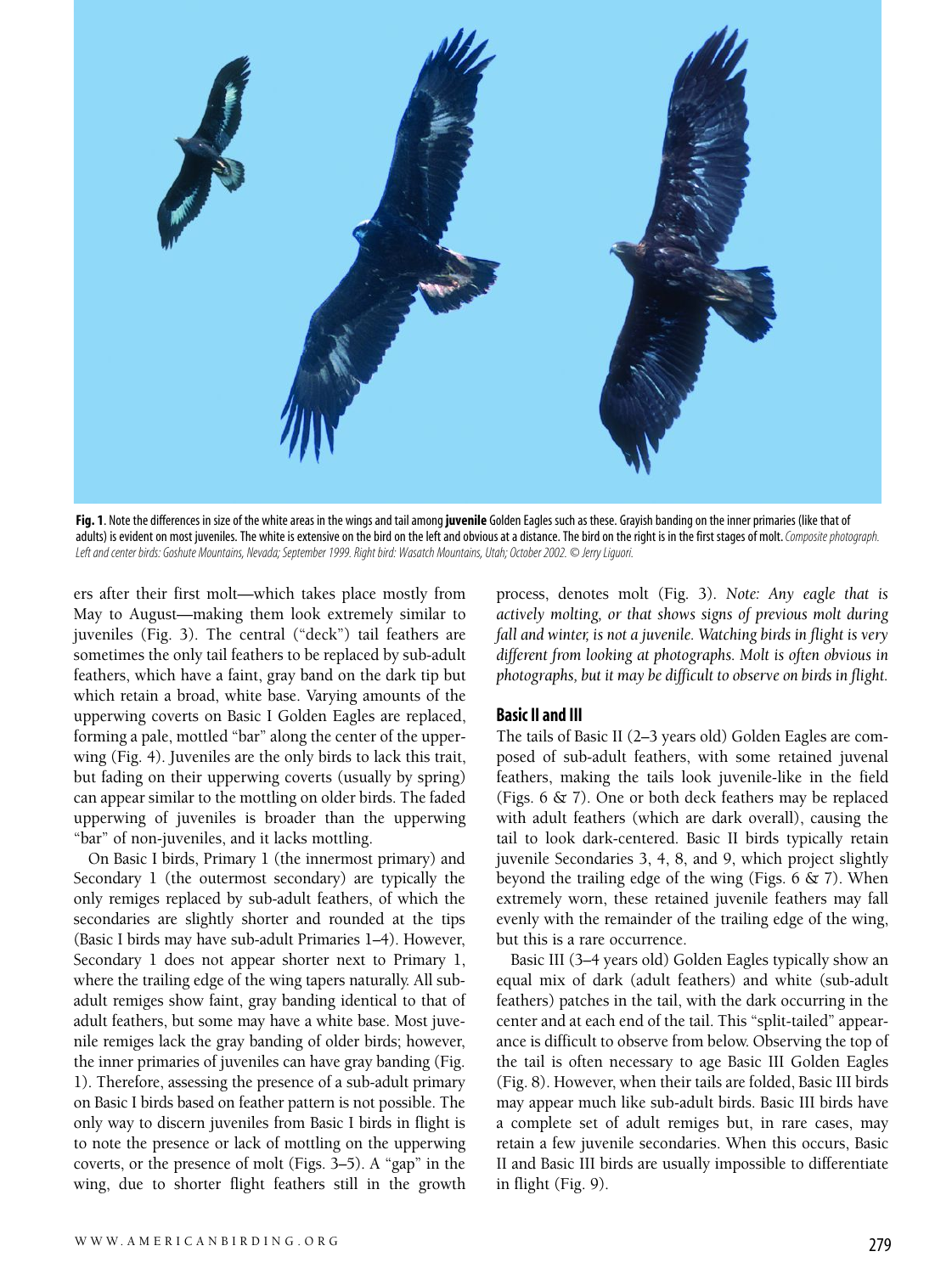#### AGING GOLDEN EAGLES IN FLIGHT



**Fig. 2.**The white in the tail of this **juvenile** Golden Eagle is somewhat inconspicuous and limited to the inner one-third of the tail; this bird also lacks white in the wings. The absence of a tawny "bar" along the upperwing and the fact that it is not molting confirm its age as juvenile. *Jackpot, Nevada; September 2002. © Jerry Liguori.*

**Fig. 3.** With a tail composed of almost all juvenile feathers, this **Basic I** Golden Eagle looks extremely juvenile-like. Note the "gap" in the wing due to the growth of Primary 1; the sub-adult "deck" feathers are difficult to see. This bird would be difficult to age at any fair distance. *Goshute Mountains, Nevada; September 2001. © Jerry Liguori.* 





**Fig. 4.**The mottling to the upperwing is somewhat obvious on this **Basic I** Golden Eagle; however, at a distance (inset) the overall plumage looks similar to that of a juvenile. The deck and outer tail feathers, along with Primary 1 and Secondary 5 (visible on left wing), are sub-adult but difficult to see. *Composite photograph. Wasatch Mountains, Utah; October 2002. © Jerry Liguori.*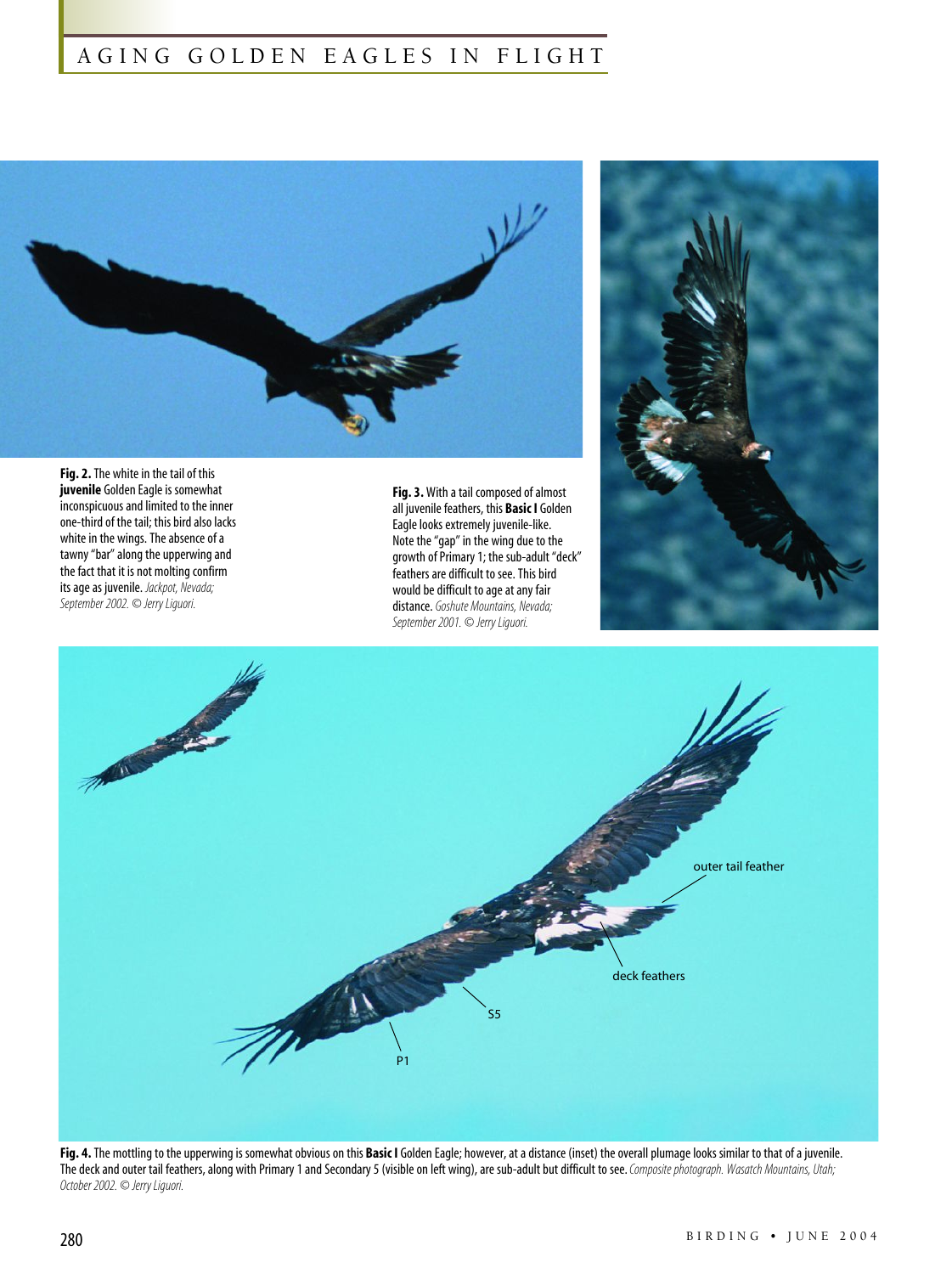#### **Sub-adult and Adult**

Sub-adults that are 4–5 years old, along with birds immediately prior to full adulthood, almost always possess a complete set of adult remiges. This gives the underside of the wings a two-toned appearance, with the grayish flight feathers contrasting with the darker underwing coverts (like those of the Turkey Vulture). The two-toned appearance to the underwing is most visible when illuminated

by snow cover, sand, or pale underbrush. Under these conditions, the flight feathers may appear almost whitish, making the dark trailing edge to the wing more apparent. Basic II and Basic III Golden Eagles may also show this two-toned underwing.

Observing the retained sub-adult tail feathers (the nextto-outermost feather, and at times a few others) on subadult Golden Eagles is typically the only way to distinguish them from adults. The pale bases of the sub-adult tail feathers are apparent only from the underside when the tail is spread (Fig. 10). When the tail is folded, the adult outer tail feathers overlap the adjacent sub-adult feathers (the undertail coverts may also conceal the base of the tail feathers). For this reason, it is often difficult to age Golden Eagles gliding overhead with their tails folded. It is thus often necessary to view the topside of the tail to age sub-adult Golden Eagles (Fig. 11).

Adult flight and tail feathers have white bases, but these white patches are restricted to the extreme base of each



**Fig. 5. Juvenile** Golden Eagles, such as this one, are the only age class that lacks the tawny "bar" along the upperwing coverts. *Goshute Mountains, Nevada; October 2002. © Chris Neri.*

feather and are not visible under normal circumstances. During spring and summer, when Golden Eagles molt their underwing coverts, exposing white areas in the wing linings, adults may appear to have white patches in the wings (Fig. 12). Birds in active molt may look ragged due to missing or partially grown flight and tail feathers and can consequently be difficult to age. Note that the pale banding on the dorsal side of the tail may also appear whitish in the glare of the sun. The tawny undertail coverts on all Golden Eagles may look extremely pale at times, but never white.

#### **Conclusion**

Identifying raptors in the field can be tricky, but since Golden Eagles of all ages can appear similar in the field, particular caution should be used when classifying them by age. This article is meant to point out some of the difficulties of aging Golden Eagles in flight. Many of the birds I have tallied on migration, especially birds gliding overhead, were deemed "unknown age" because of this difficulty.



**Fig. 6.**This **Basic II** Golden Eagle has mostly sub-adult rectrices and remiges with a few retained (faded) juvenile feathers. Even though Basic II birds are over two years of age, their tails can appear iuvenile-like in the field. Note the tawny "bar" along the upperwing. *Goshute Mountains, Nevada; October 2001. © Jerry Liguori.*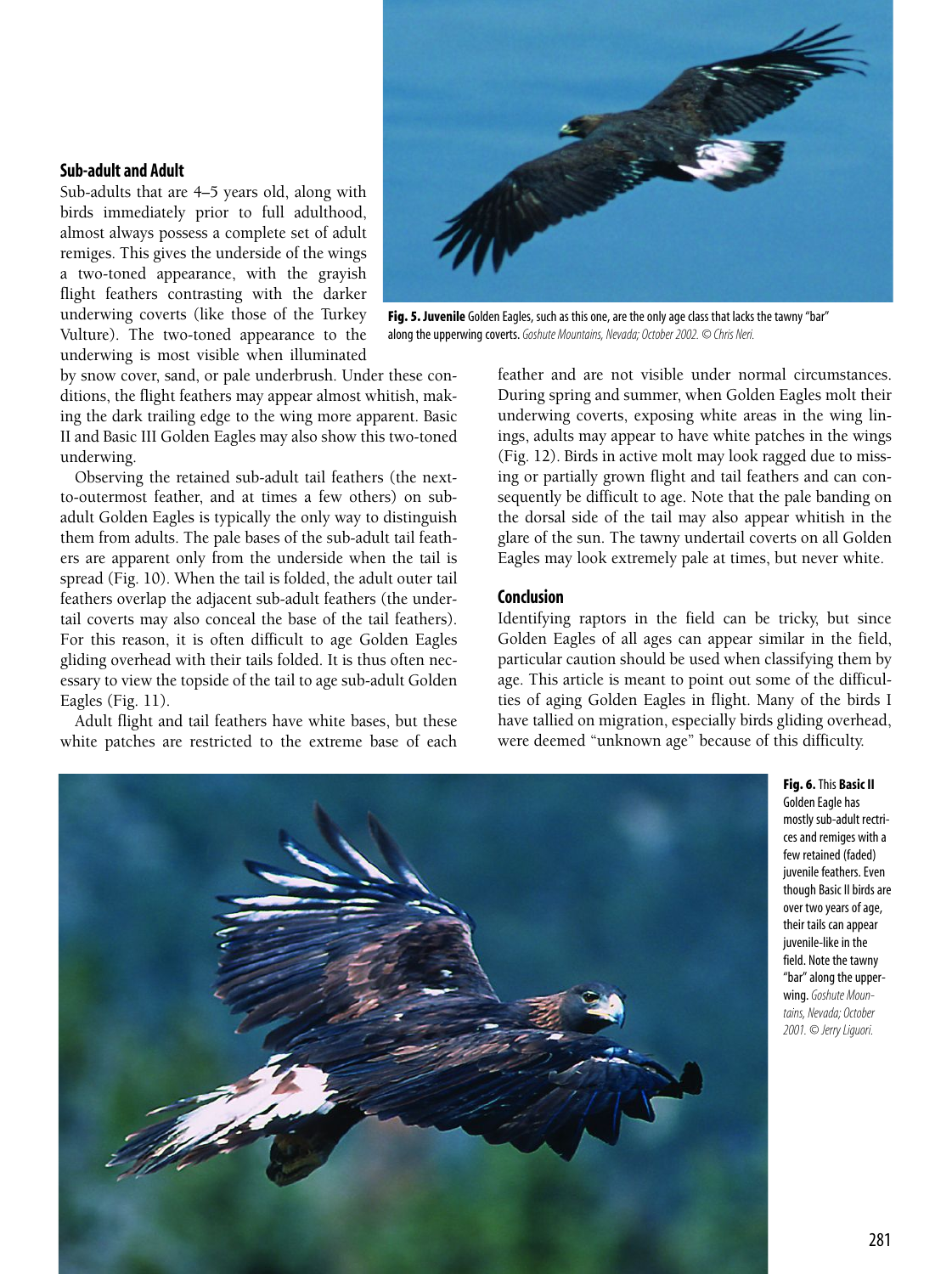#### AGING GOLDEN EAGLES IN FLIGHT



**Fig. 7. Basic II** Golden Eagles are difficult to age from below. Note the white-based sub-adult tail feathers; and retained juvenile Secondary 4 (faded) is unusually worn and is equal in length with the trailing edge of the wing. *Cheyenne, Wyoming; October 1999. © Sherry Liguori.* 



**Fig. 9.**This Golden Eagle appears dark overall like an adult. However, the few retained juvenile (longer) secondaries make this bird either a Basic II or Basic III. The sequence of molt, especially the retained (faded) Primary 10, makes this bird most likely a **Basic II**. The non-adult tail feathers on this bird are obscured; without the retained juvenile secondaries, this bird would be impossible to positively age in flight. *Sandia Mountains, New Mexico; April 1998. © Jerry Liguori.*



**Fig. 8.**The tails of most **Basic III** Golden Eagles have equal amounts of sub-adult and adult tail feathers, making the birds appear "split-tailed". *Goshute Mountains, Nevada; October 2002. © Sarah Frey.*



**Fig. 10. Sub-adult** Golden Eagles can be aged from below only when the tail is spread. Note the next-tooutermost sub-adult tail feathers (with white bases) on this bird.*Tooele, Utah; November 2003. © Jerry Liguori.*